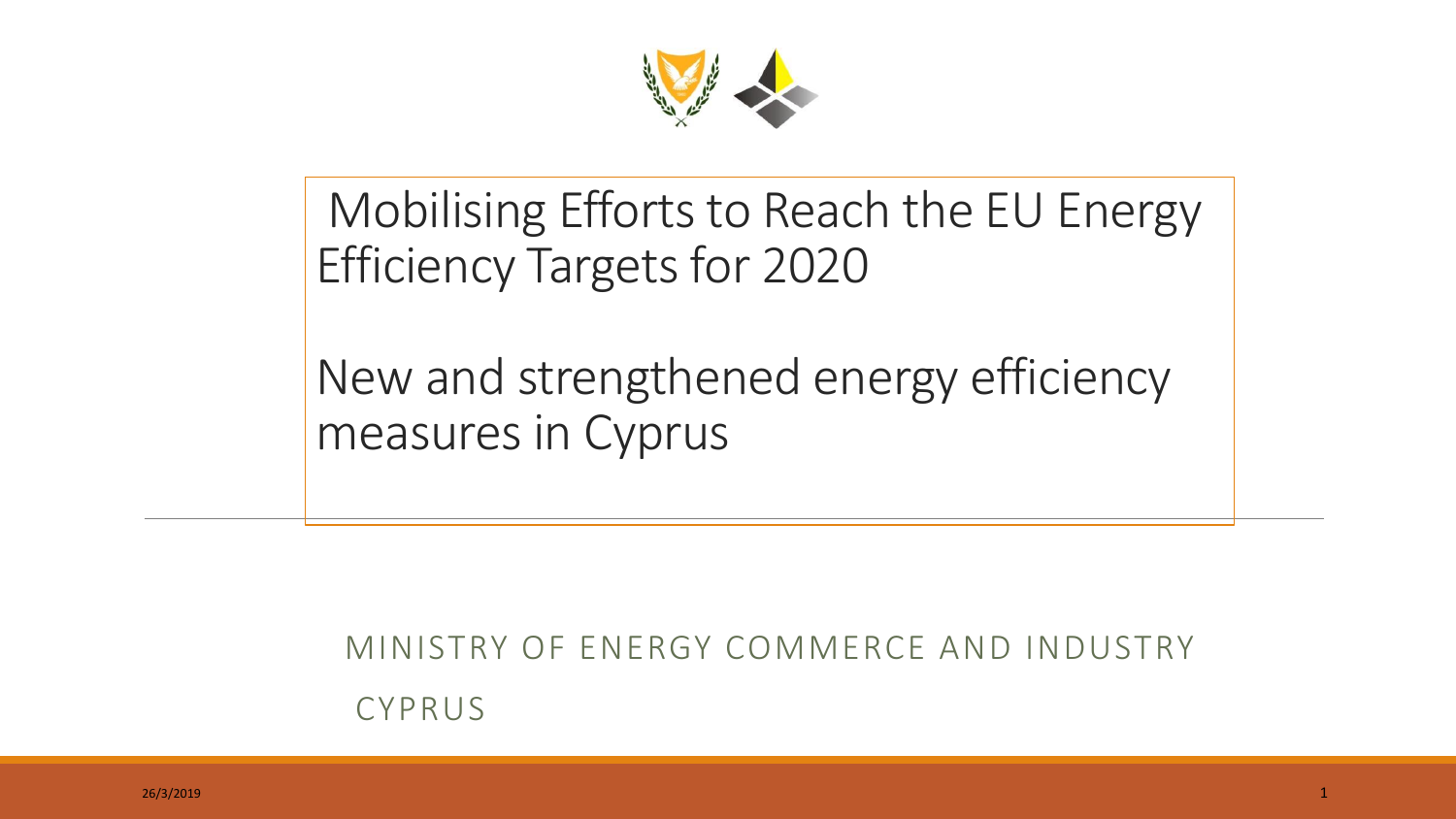New and strengthened energy efficiency polices and measures in **Cyprus** 

Based on the assessment of the current situation and expert recommendations ( TA studies funded by SRSS)

identified the main players, the economically viable energy efficiency potential in each sector, the most cost effective measures, suggestions for future policies and measures and to overcome barriers

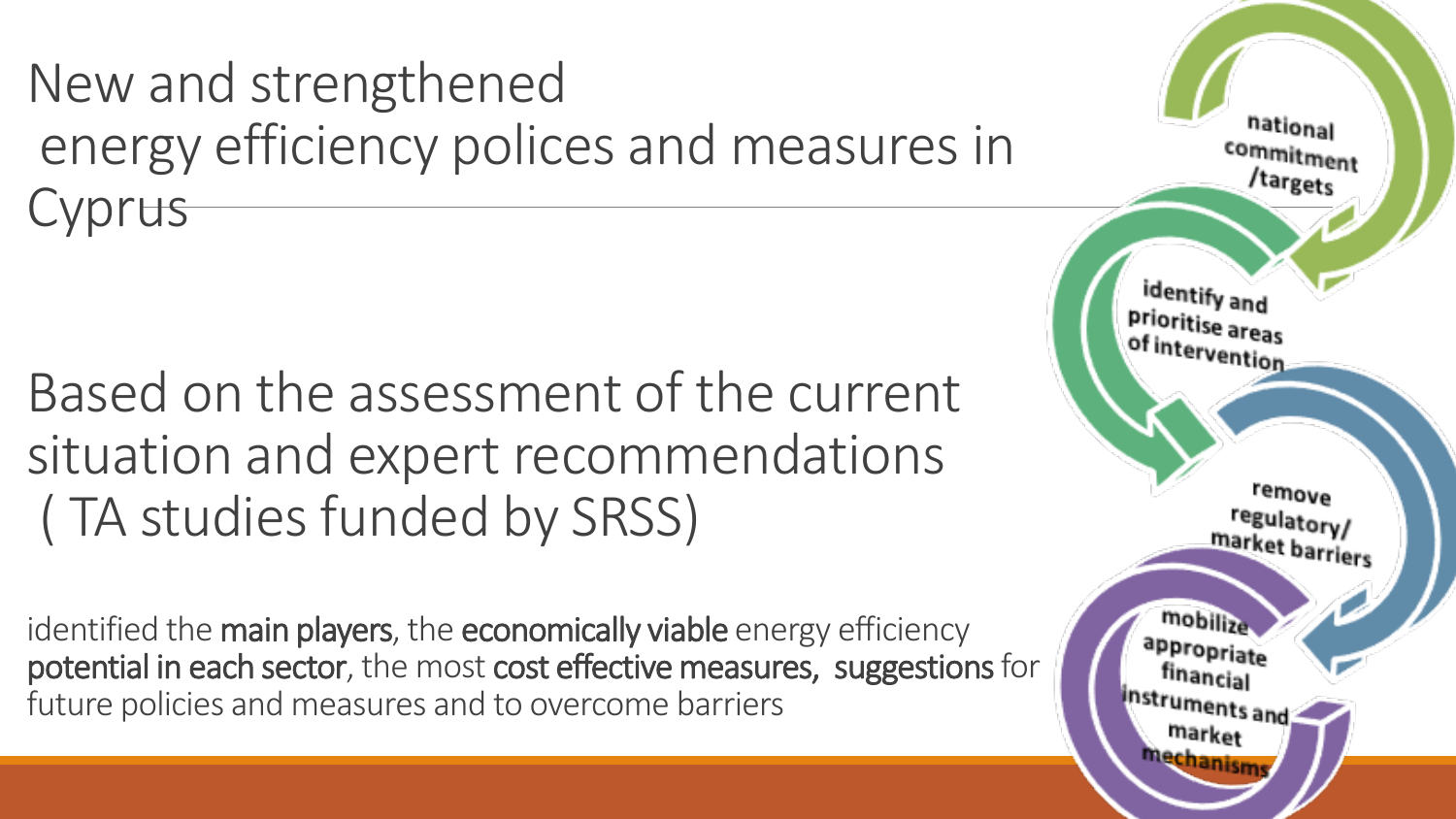# List of measures

**Energy efficiency Obligation scheme –** energy suppliers to save a certain annual rate of their energy sales (1 electricity provided and 3 major the petroleum product distributors)- to be into force in 2019

**Energy efficiency revolving fund /soft loan** Financing Instrument ( EE and RES investments, SMEs public bodies and households (managed by the EIB, state's financial contribution € 40 million for 2019, funding is 85% from the EU and 15% of national participation).

Incentives for new buildings and building renovated to receive **5% extra building factor (Additional floor space "allowance"**) if they demonstrate higher energy efficiency that the minimum mandatory levels set by EPBD law

**Street lighting projects** for replacement of road light lamps- through national budget and special soft loans provided via National Government and EIB

Schemes that promote **energy efficiency measures in hotels** 

**Increase in the green fee applied on electricity bills -** increasing the RES and ES fee applied on electricity for the national fund that promotes Res and EE investments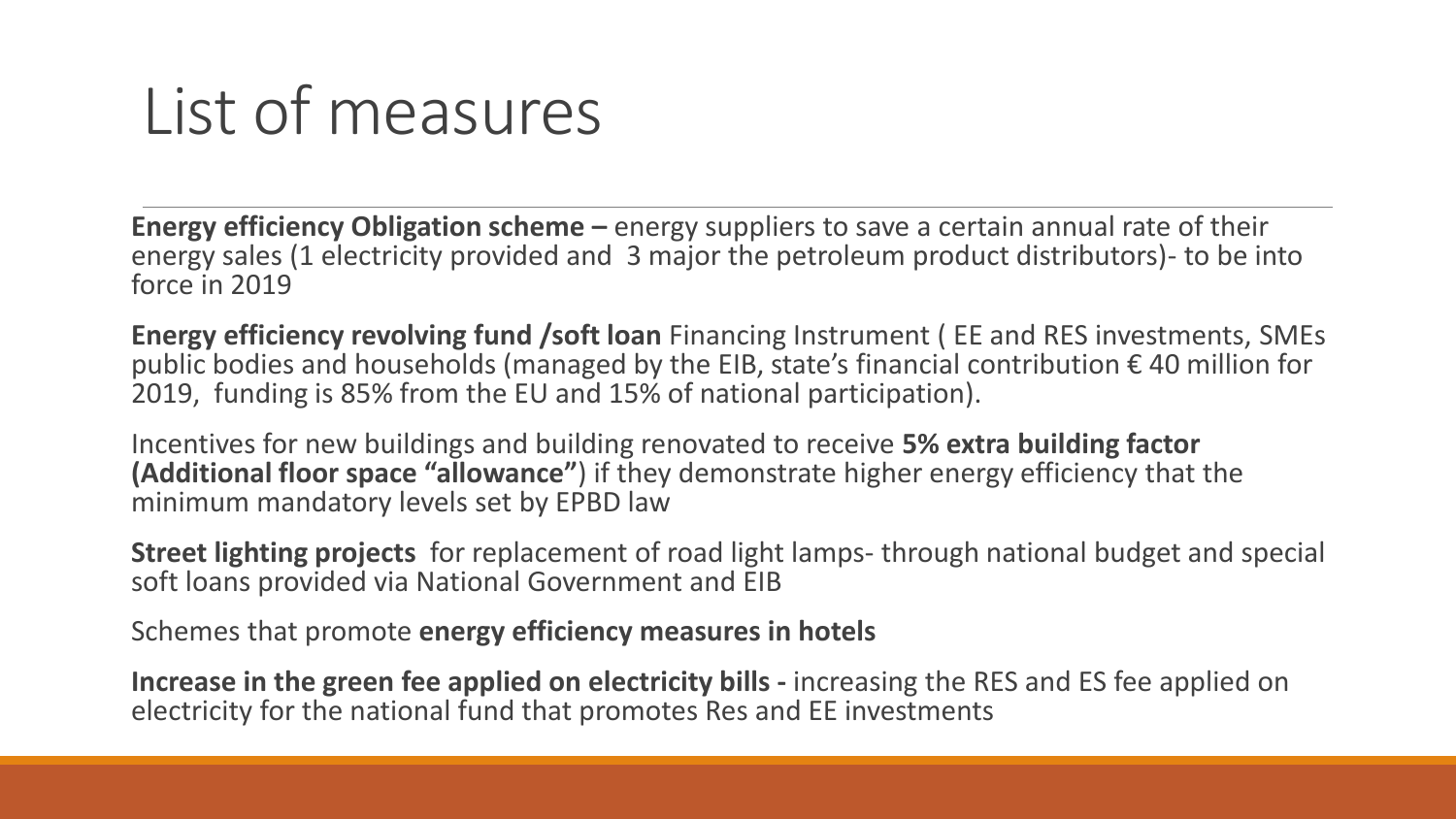## List of measures

**2nd phase of a funding scheme (save and upgrade)** announced in 2018 -grants for energy efficiency upgrade for households and multifamily buildings (Call Budget: €8 mil.) utilizing European and Structural Funds for period 2014-2020

Support scheme for promoting roof thermal insulation for households, in 2018 (Call Budget: €3 mil.) utilizing national Funds and support scheme for the replacement of old solar domestic hot water (Call Budget: €0,3 mil.) utilizing national Funds

**New support schemes in 2019**, with a total budget of €24,5 mill (national funds).Financial support for **households** (replacement of old solar domestic hot water heating systems, increased funding for roof thermal insulation, (possibility to combine with net metering photovoltaics) AND a support scheme for promoting energy audits in **SMEs**

**Projects for energy efficiency upgrades** of 11 building at local authorities, 2 pilot CHP plants and projects in central government buildings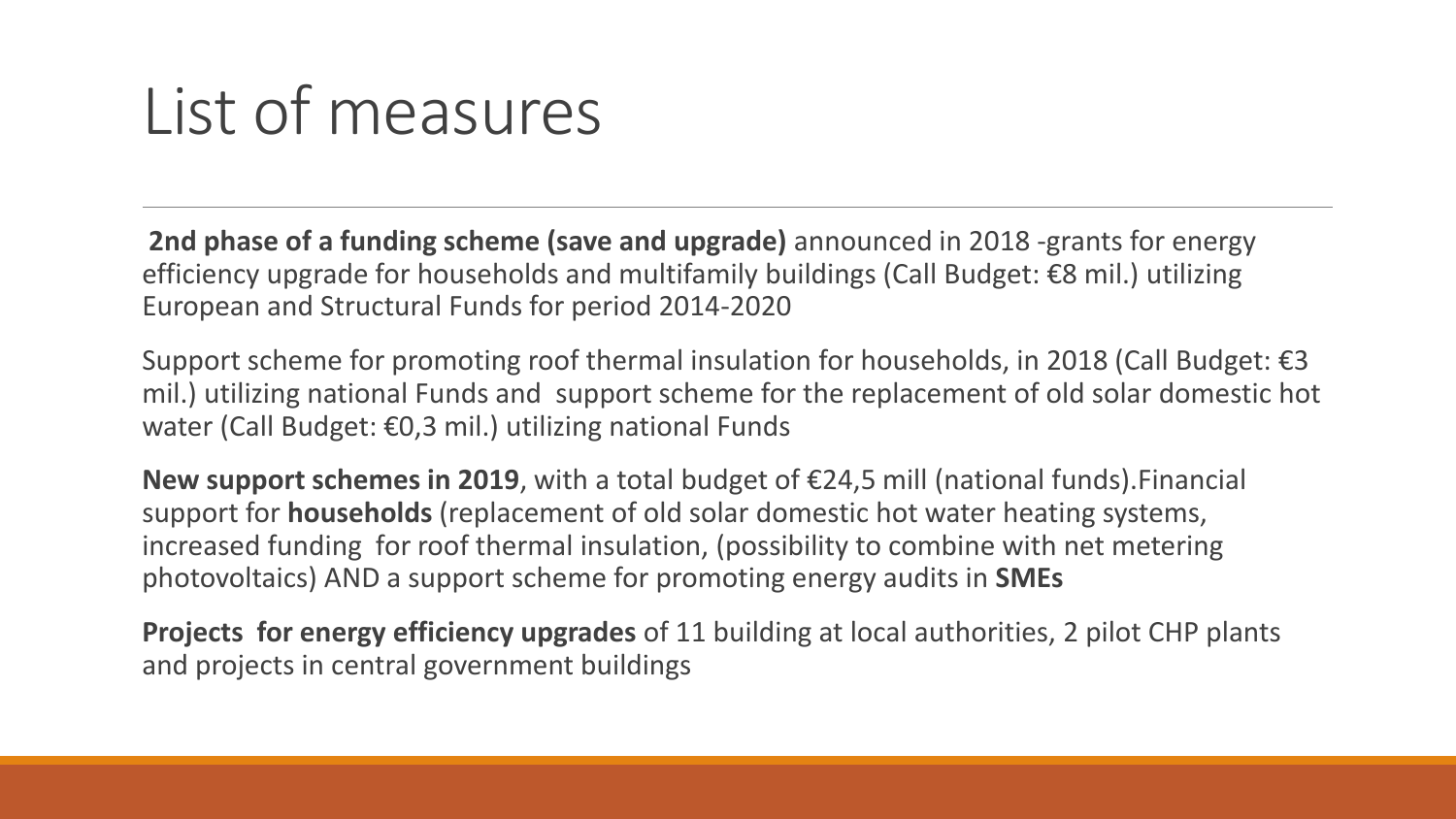# List of measures

**Energy efficiency network with voluntary agreements of businesses** -Voluntary commitment from businesses to reduce their emissions by more than 8% by 2030. It includes signing specific commitment for improving their energy efficiency

**Awareness raising actions** for energy efficiency- new awareness campaign and other targeted actions of social influence (fairs, competitions, electronic tools, leaflets, energy days, workshops etc

#### **For the transportation**:

 Tax imposed on vehicles with a view to reducing CO2 emissions- **vehicle registration tax**, based on the carbon dioxide (CO2) emissions

measures to increase the use of a bicycle, to increase the use of public transportation, integrated fleet management system in governmental fleet, training and information on eco-driving etc.

**Excise duty on fuels** (for road transport and heating)-increased taxation compered to minimum levels set in the European Legislation